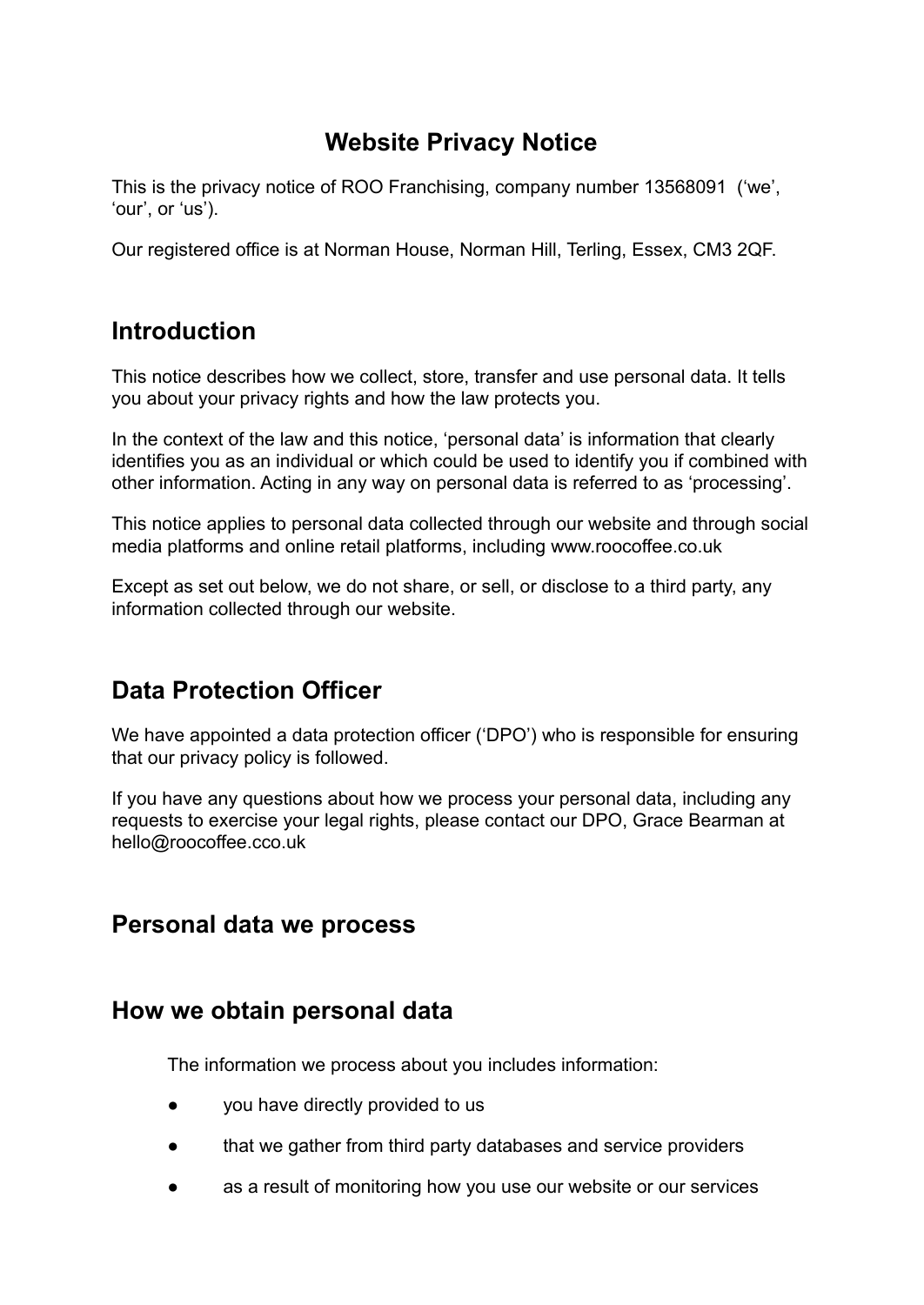# **Types of personal data we collect directly**

When you use our website, our services or buy from us, for example, if you create an account on our website, we may ask you to provide personal data. This can be categorised into the following groups:

- personal identifiers, such as your first and last names, your title and your date of birth
- contact information, such as your email address, your telephone number and your postal addresses for billing, delivery and communication
- account information, including your username and password
- payment information, such as a debit or credit card number and expiry date and bank account details
- records of communication between us including messages sent through our website, email messages and telephone conversations
- marketing preferences that tell us what types of marketing you would like to receive

In addition, we may also process:

- documentation that confirms your identity, such as an image of your passport or driver's licence
- an image that shows your face, such as a passport photograph
- documentation that confirms the qualifications you advertise as holding
- documentation that confirms your employment, such as recent payslips
- documentation that confirms your address, such as a tenancy agreement or rental contract

## **Types of personal data we collect from third parties**

We do not collect data from, or give your personal data to, third parties.

# **Types of personal data we collect from your use of our services**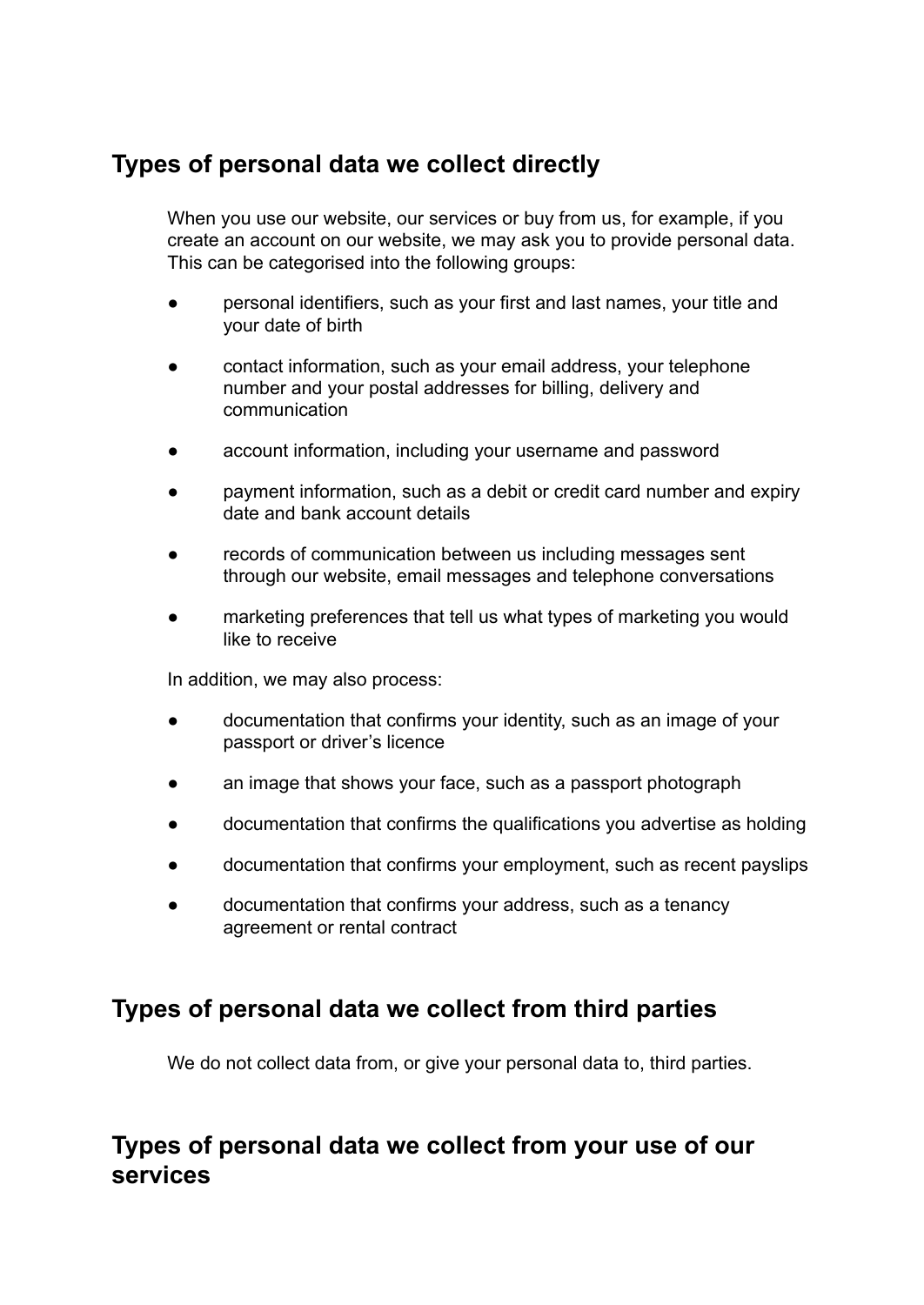By using our website and our services, we process:

- your username and password and other information used to access our website and our services
- information you contribute to our community, including reviews
- your replies to polls and survevs
- technical information about the hardware and the software you use to access our website and use our services, including your Internet Protocol (IP) address, your browser type and version and your device's operating system
- usage information, including the frequency you use our services, the pages of our website that you visit, whether you receive messages from us and whether you reply to those messages
- transaction information that includes the details of the products services you have bought from us and payments made to us for those services
- your preferences to receive marketing from us; how you wish to communicate with us; and responses and actions in relation to your use of our services.

## **Our use of aggregated information**

We may aggregate anonymous information such as statistical or demographic data for any purpose. Anonymous information is that which does not identify you as an individual. Aggregated information may be derived from your personal data but is not considered as such in law because it does not reveal your identity.

For example, we may aggregate usage information to assess whether a feature of our website is useful.

However, if we combine or connect aggregated information with your personal data so that it can identify you in any way, we treat the combined information as personal data, and it will be used in accordance with this privacy notice.

# **Special personal data**

Special personal data is data about your race or ethnicity, religious or philosophical beliefs, sex life, sexual orientation, political opinions, trade union membership, information about your health and genetic and biometric data.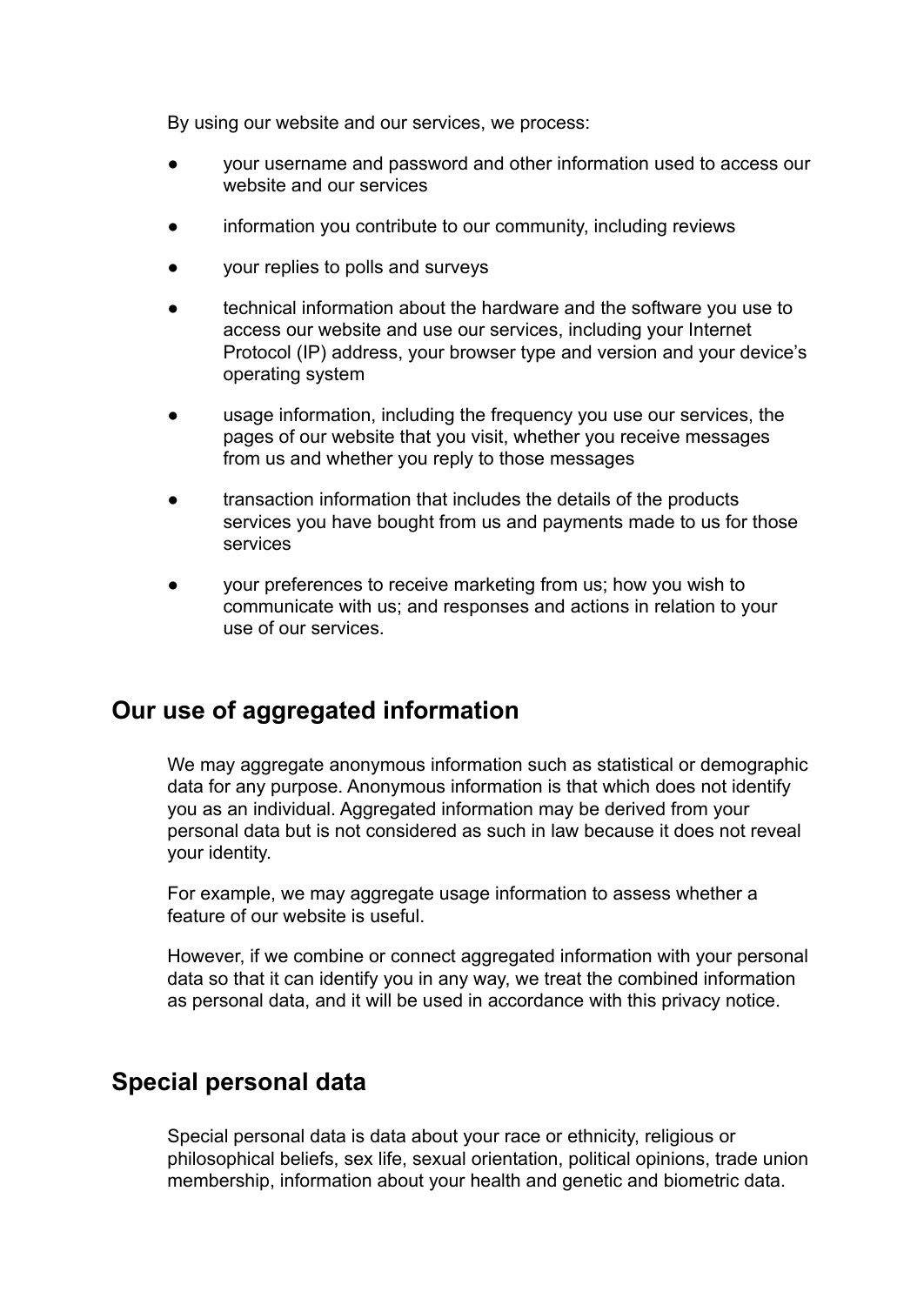It also includes information about criminal convictions and offences.

We do not collect any special personal data about you.

## **If you do not provide personal data we need**

Where we need to collect personal data by law, or under the terms of a contract we have with you, and you fail to provide that data when requested, we may not be able to perform that contract.

In that case, we may have to stop providing a service to you. If so, we will notify you of this at the time.

## **The bases on which we process information about you**

The law requires us to determine under which of six defined bases we process different categories of your personal data, and to notify you of the basis for each category.

If a basis on which we process your personal data is no longer relevant then we shall immediately stop processing your data.

If the basis changes then if required by law we shall notify you of the change and of any new basis under which we have determined that we can continue to process your information.

# **Information we process because we have a contractual obligation with you**

When you create an account on our website, buy a product or service from us, or otherwise agree to our terms and conditions, a contract is formed between you and us.

In order to carry out our obligations under that contract we must process the information you give us. Some of this information may be personal data.

We may use it in order to:

- verify your identity for security purposes when you use our services
- sell products to you
- provide you with our services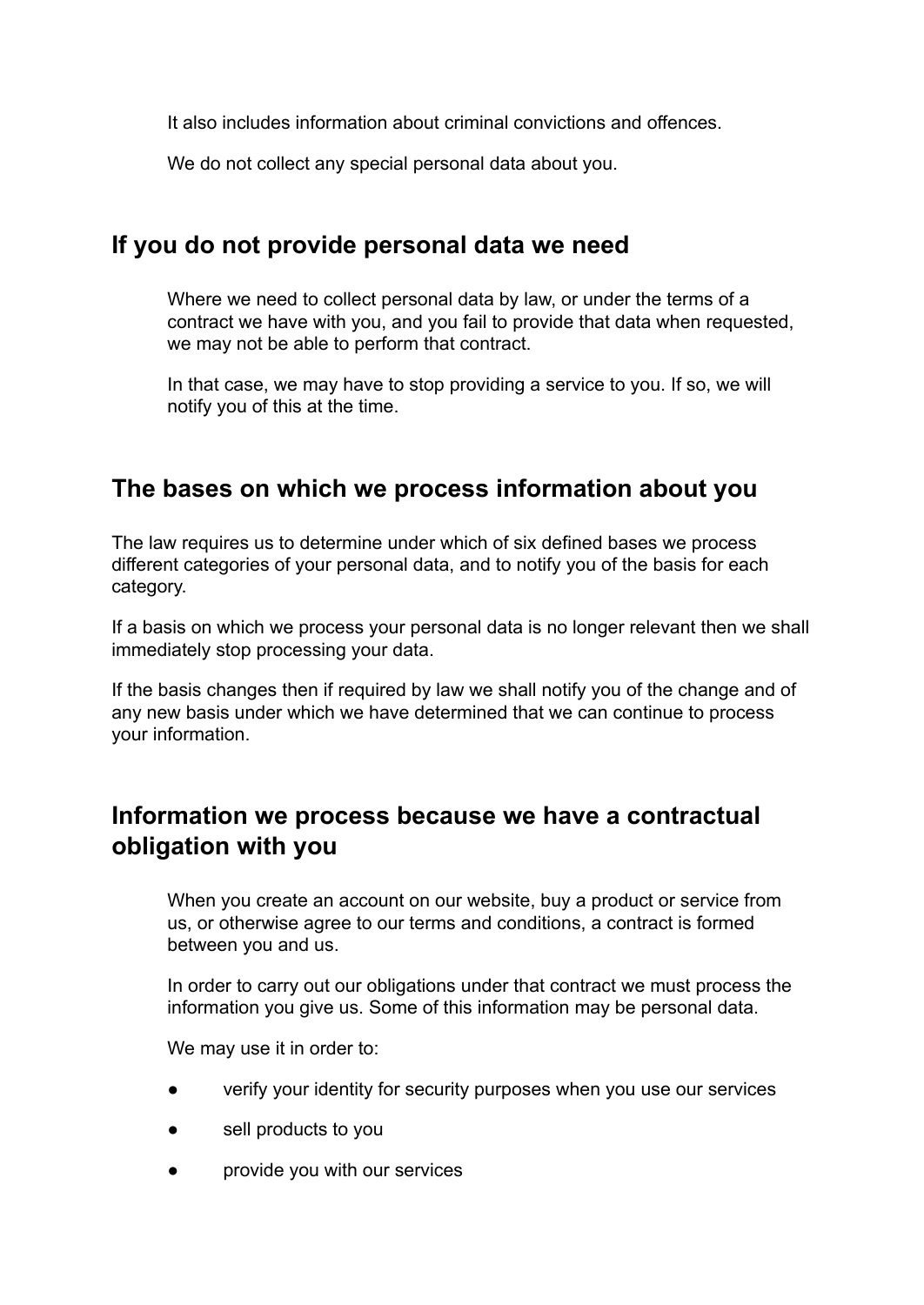provide you with suggestions and advice on products, services and how to obtain the most from using our website

We process this information on the basis there is a contract between us, or that you have requested we use the information before we enter into a legal contract.

We shall continue to process this information until the contract between us ends or is terminated by either party under the terms of the contract.

#### **Information we process with your consent**

Through certain actions when otherwise there is no contractual relationship between us, such as when you browse our website or ask us to provide you more information about our business, including job opportunities and our products and services, you provide your consent to us to process information that may be personal data.

Wherever possible, we aim to obtain your explicit consent to process this information, for example, we ask you to agree to our use of non-essential cookies when you access our website.

If you have given us explicit permission to do so, we may from time to time pass your name and contact information to selected associates whom we consider may provide services or products you would find useful.

We continue to process your information on this basis until you withdraw your consent or it can be reasonably assumed that your consent no longer exists.

You may withdraw your consent at any time by instructing us hello@roocoffee.co.uk. However, if you do so, you may not be able to use our website or our services further.

We aim to obtain and keep your consent to process your information. However, while we take your consent into account in decisions about whether or not to process your personal data, the withdrawal of your consent does not necessarily prevent us from continuing to process it. The law may allow us to continue to process your personal data, provided that there is another basis on which we may do so. For example, we may have a legal obligation to do so.

## **Information we process for the purposes of legitimate interests**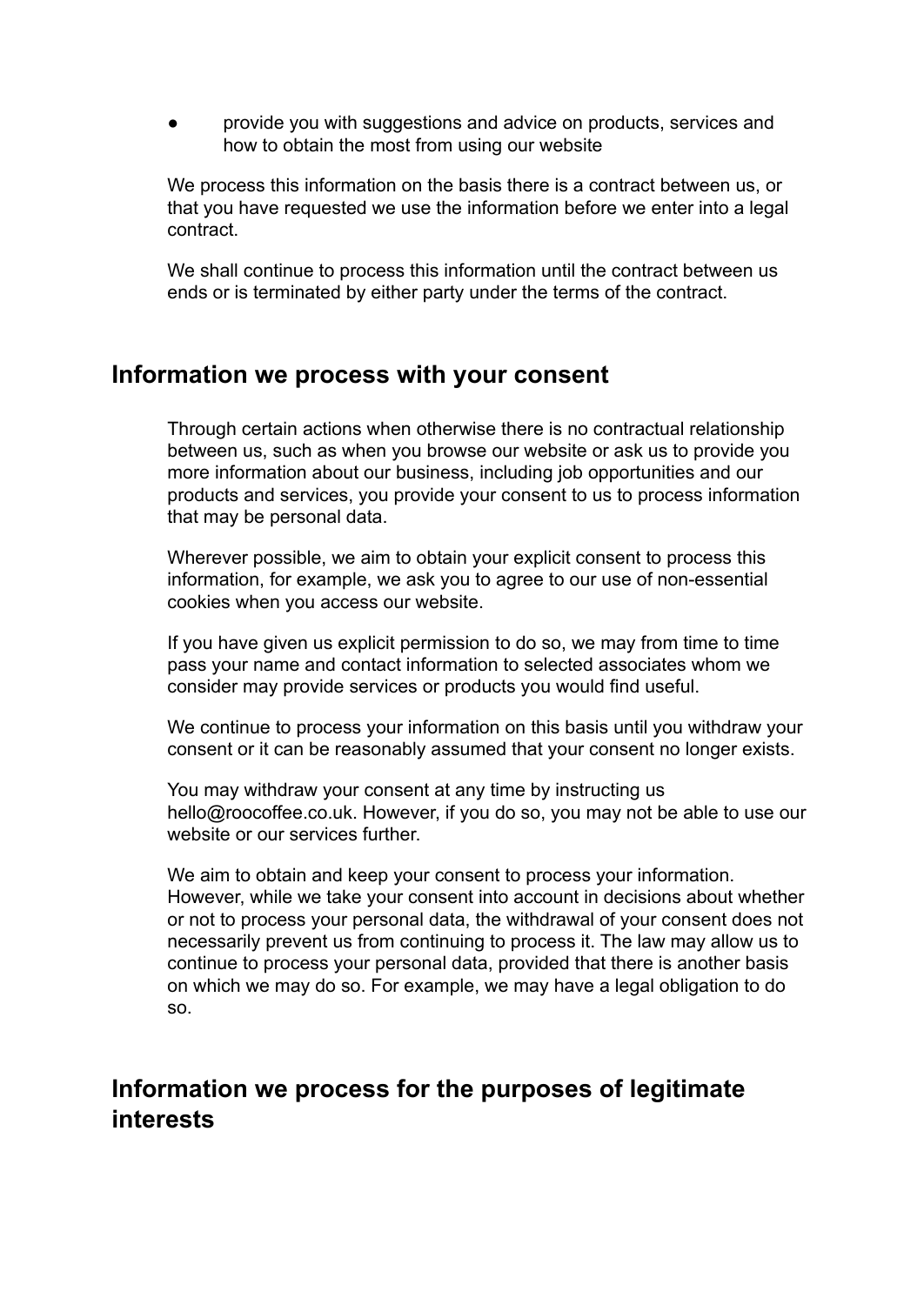We may process information on the basis there is a legitimate interest, either to you or to us, of doing so.

Where we process your information on this basis, we do after having given careful consideration to:

- whether the same objective could be achieved through other means
- whether processing (or not processing) might cause you harm
- whether you would expect us to process your data, and whether you would, in the round, consider it reasonable to do so

For example, we may process your data on this basis for the purposes of:

- improving our services
- record-keeping for the proper and necessary administration of our business
- responding to unsolicited communication from you to which we believe you would expect a response
- preventing fraudulent use of our services
- exercising our legal rights, including to detect and prevent fraud and to protect our intellectual property
- insuring against or obtaining professional advice that is required to manage organisational or business risk
- protecting your interests where we believe we have a duty to do so

#### **Information we process because we have a legal obligation**

Sometimes, we must process your information in order to comply with a statutory obligation.

For example, we may be required to give information to legal authorities if they so request or if they have the proper authorisation such as a search warrant or court order.

This may include your personal data.

#### **Information we process to protect vital interests**

In situations where processing personal information is necessary to protect someone's life, where consent is unable to be given and where other lawful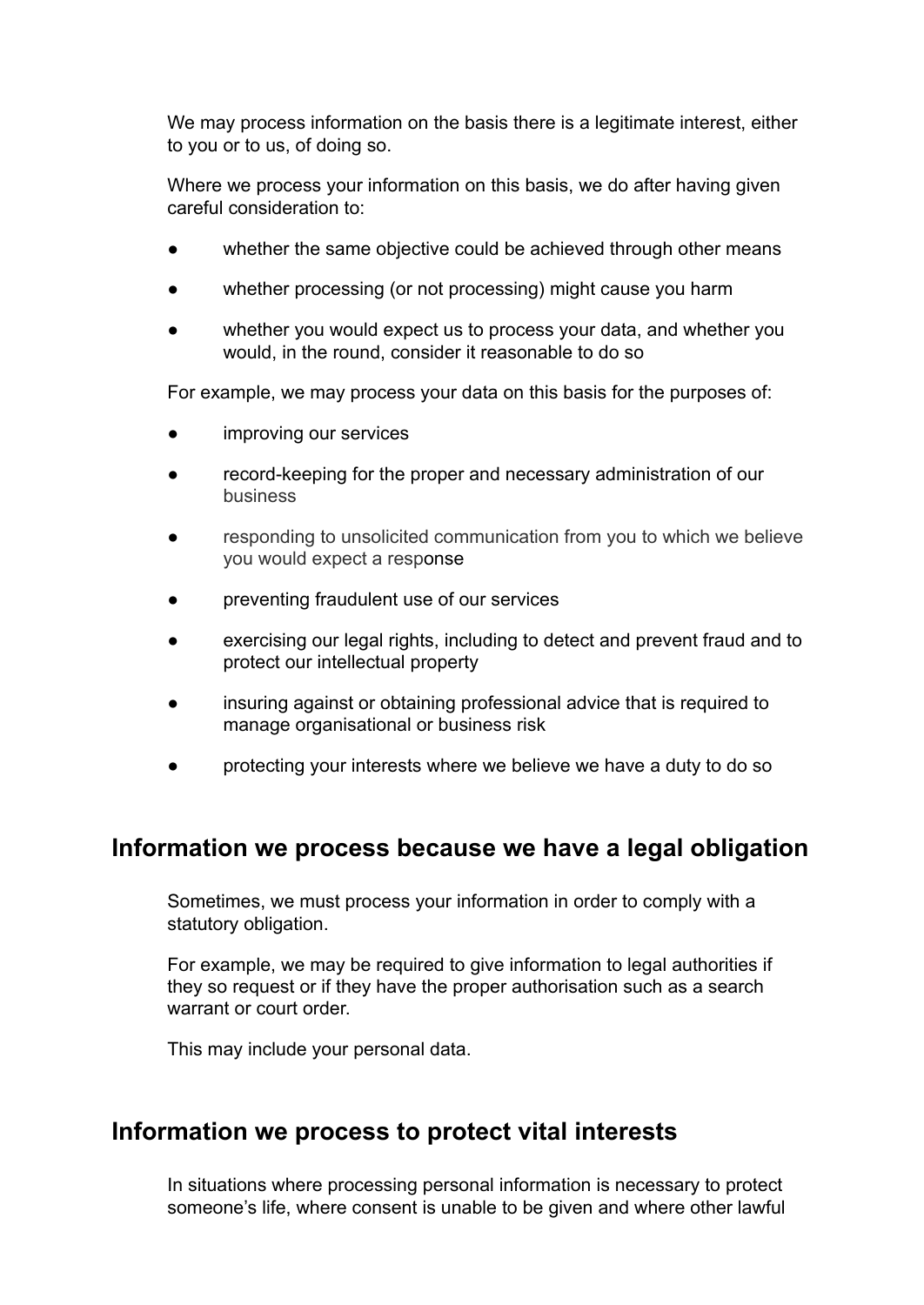bases are not appropriate, we may process personal information on the basis of vital interests.

For example, we may inform relevant organisations if we have a safeguarding concern about a vulnerable person.

#### **How and when we process your personal data**

### **Your personal data is not shared**

We do not share or disclose to a third party, any information collected through our website.

### **Information you provide**

Our website allows you to post information with a view to that information being read, copied, downloaded, or used by other people.

For example, when you leave a review or post a message on our website, we reasonably assume that you consent for the message to be seen by others. We may include your username with your message, and your message may contain information that is personal data.

Other examples include:

- tagging an image
- clicking on an icon next to another visitor's message to convey your agreement, disagreement or thanks

In posting personal data, it is up to you to satisfy yourself about the privacy level of every person who might use it.

We do not specifically use this information except to allow it to be displayed or shared.

We do store it, and we reserve a right to use it in the future in any way we decide.

We provide you with a public profile page, the information on which may be indexed by search engines or used by third parties. The information you provide on that profile page may be made available to the public.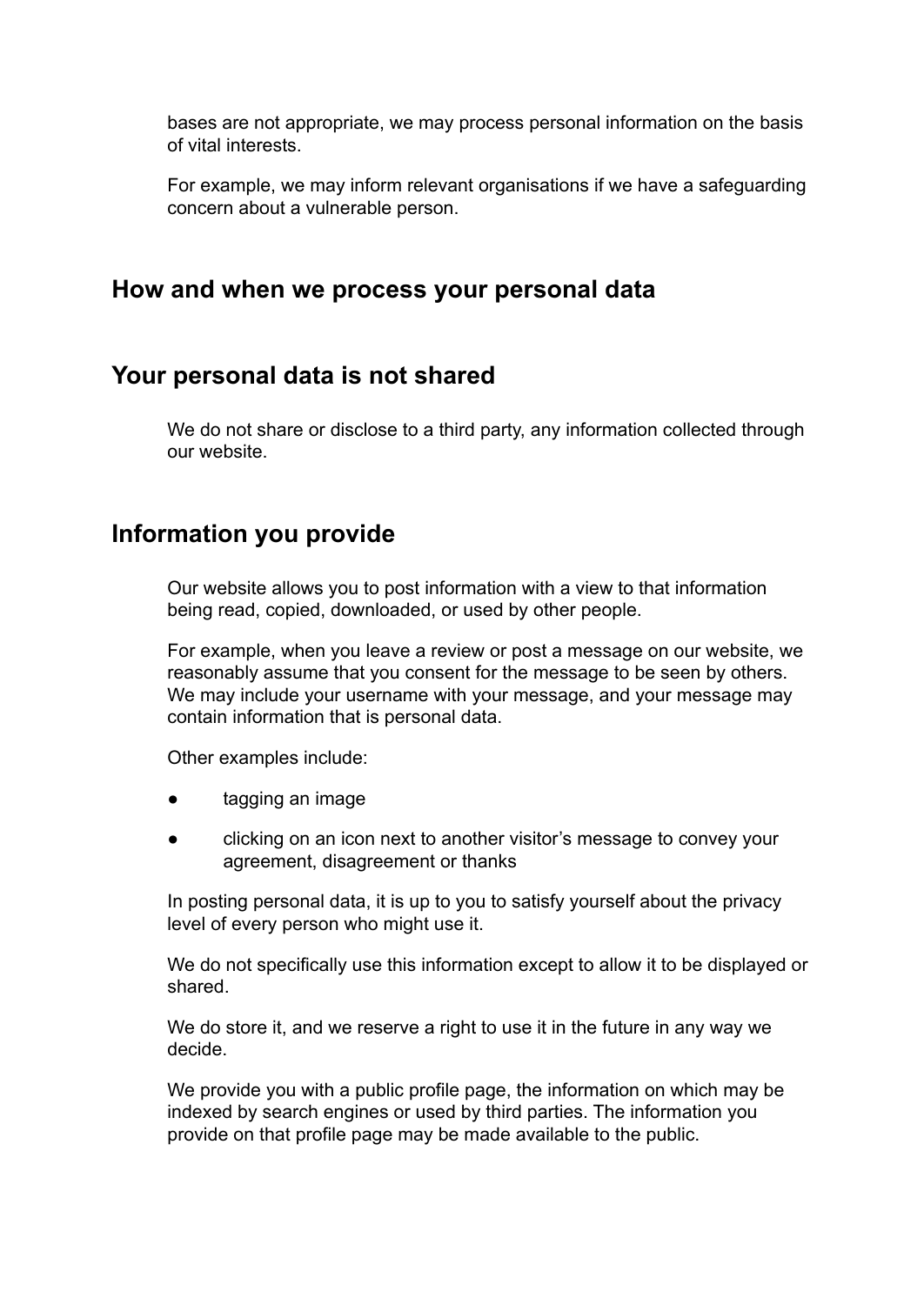Once your information enters the public domain, we have no control over what any individual third party may do with it. We accept no responsibility for their actions at any time.

Provided your request is reasonable and there is no legal basis for us to retain it, then at our discretion we may agree to your request to delete personal data that you have posted. You can make a request by contacting us at hello@roocoffee.co.uk

# **Payment information**

Payment information is never taken by us or transferred to us either through our website or otherwise. Our employees and contractors never have access to it.

At the point of payment, you are transferred to a secure page on the website of a reputable payment service provider. That page may be branded to look like a page on our website, but it is not controlled by us.

#### **Direct Debit information**

When you agree to set up a Direct Debit arrangement, the information you give to us is passed to our own bank, Triodos, for processing according to our instructions. We do not keep a copy.

We are registered under the direct debit guarantee scheme. This provides for the customer's bank to refund disputed payments without question, pending further investigation. Direct Debits can only be set up for payments to beneficiaries that are approved originators of direct debits. In order to be approved, these beneficiaries are subjected to careful vetting procedures. Once approved, they are required to give indemnity guarantees through their banks.

#### **Job application and employment**

If you send us information in connection with a job application, we may keep it for up to three years in case we decide to contact you at a later date.

If we employ you, we collect information about you and your work from time to time throughout the period of your employment. This information will be used only for purposes directly relevant to your employment. After your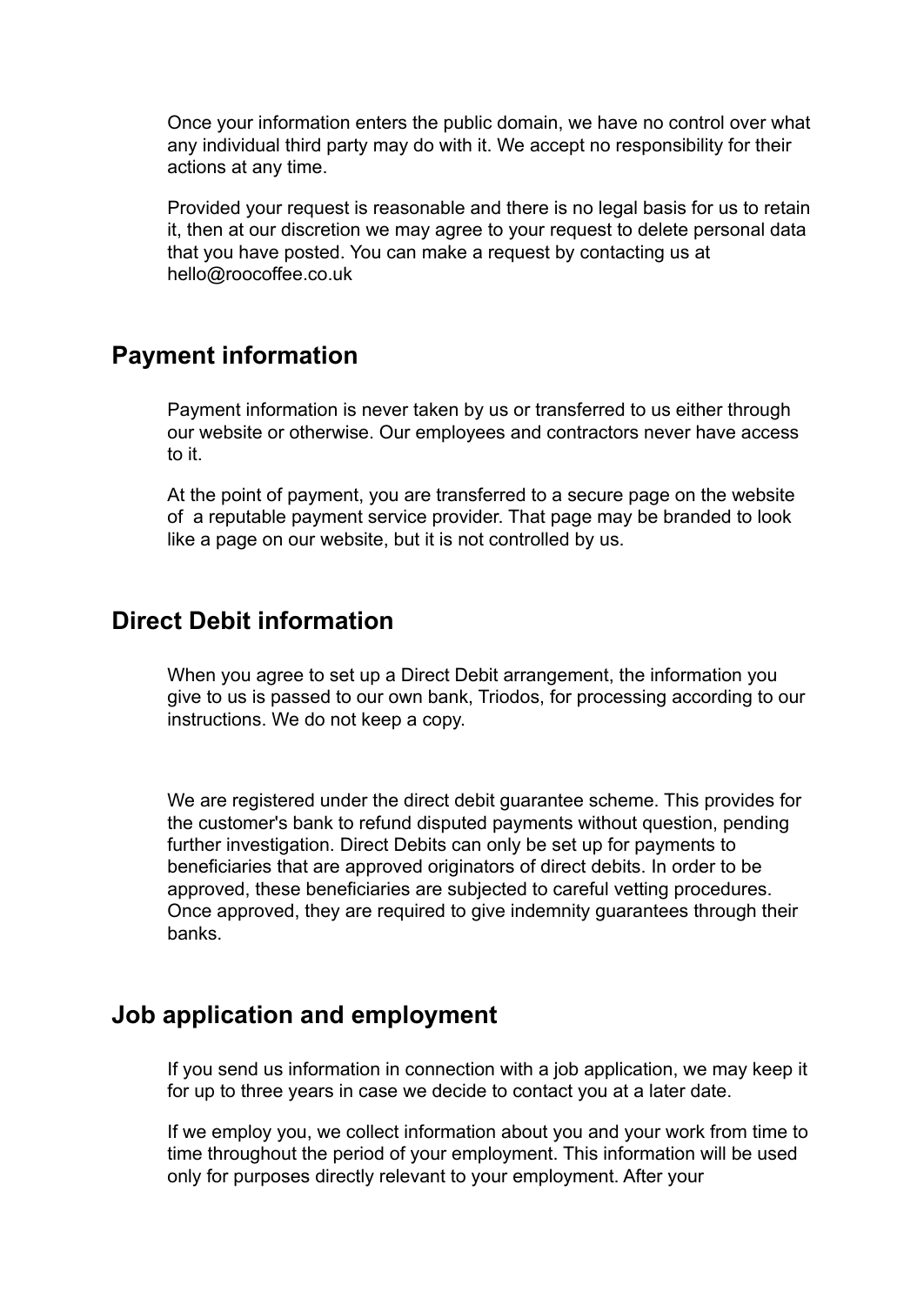employment has ended, we will keep your file for six years before destroying or deleting it.

# **Information obtained from third parties**

Although we do not disclose your personal data to any third party (except as set out in this notice), we sometimes receive data that is indirectly made up from your personal data from third parties whose services we use.

No such information is personally identifiable to you

## **Referral partners**

This is information given to us by you in your capacity as an affiliate of us or as a referral partner.

It allows us to recognise visitors that you have referred to us, and to credit to you commission due for such referrals. It also includes information that allows us to transfer commission to you.

The information is not used for any other purpose.

We undertake to preserve the confidentiality of the information and of the terms of our relationship.

We expect any affiliate or partner to agree to reciprocate this policy.

## **Use of information we collect through automated systems**

## **Cookies**

Cookies are small text files that are placed on your computer's hard drive by your web browser when you visit a website that uses them. They allow information gathered on one web page to be stored until it is needed for use at a later date.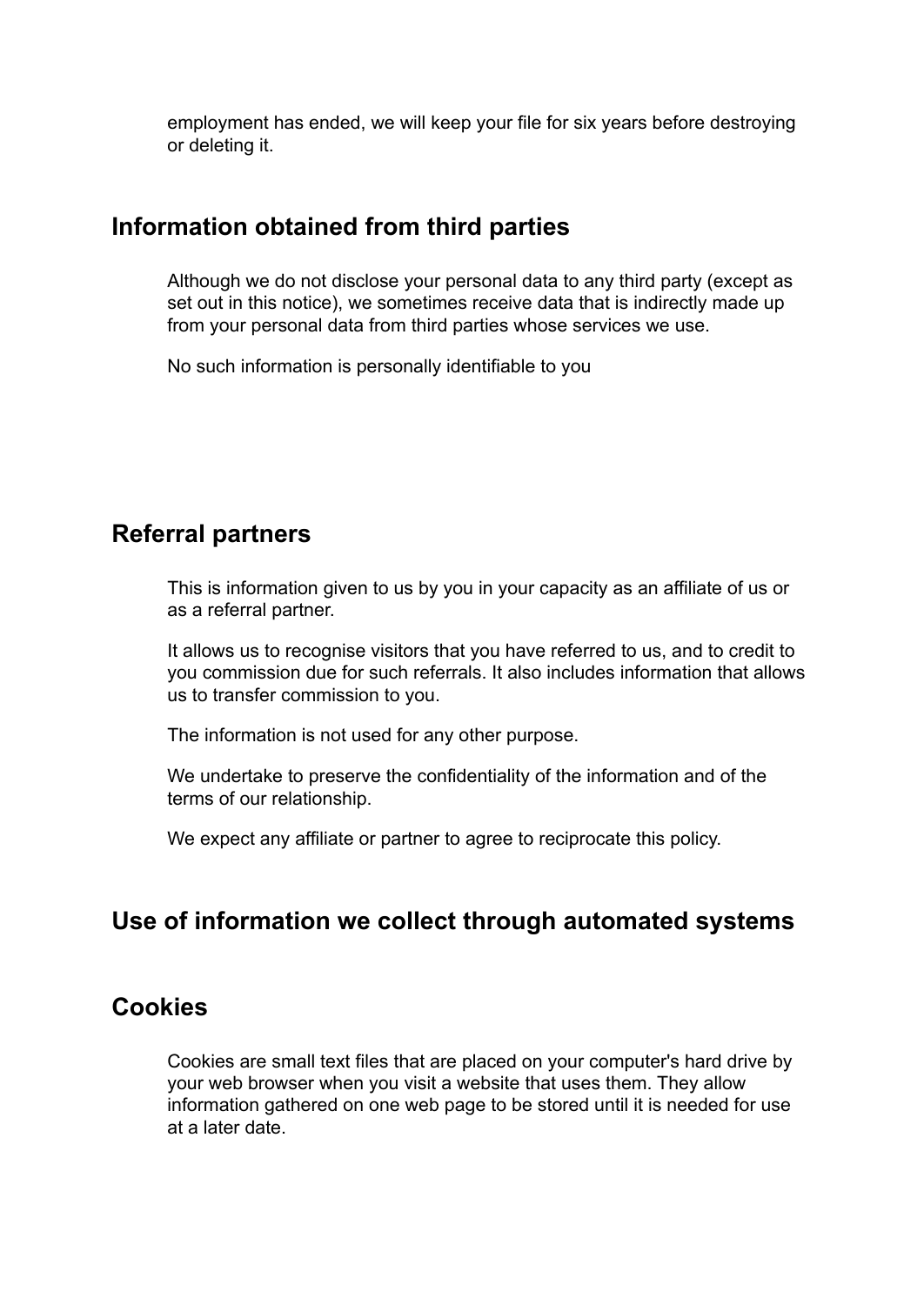They are commonly used to provide you with a personalised experience while you browse a website, for example, allowing your preferences to be remembered.

They can also provide core functionality such as security, network management, and accessibility; record how you interact with the website so that the owner can understand how to improve the experience of other visitors; and serve you advertisements that are relevant to your browsing history.

Some cookies may last for a defined period of time, such as one visit (known as a session), one day or until you close your browser. Others last indefinitely until you delete them.

Your web browser should allow you to delete any cookie you choose. It should also allow you to prevent or limit their use. Your web browser may support a plug-in or add-on that helps you manage which cookies you wish to allow to operate.

The law requires you to give explicit consent for use of any cookies that are not strictly necessary for the operation of a website.

When you first visit our website, we ask you whether you wish us to use cookies. If you choose not to accept them, we shall not use them for your visit except to record that you have not consented to their use for any other purpose.

If you choose not to use cookies or you prevent their use through your browser settings, you may not be able to use all the functionality of our website.

We use cookies in the following ways:

- to track how you use our website
- to record whether you have seen specific messages we display on our website
- to keep you signed in to our website
- to record your answers to surveys and questionnaires on our site while you complete them
- to record the conversation thread during a live chat with our support team

We provide more information about the cookies we use in our cookie policy.

## **Personal identifiers from your browsing activity**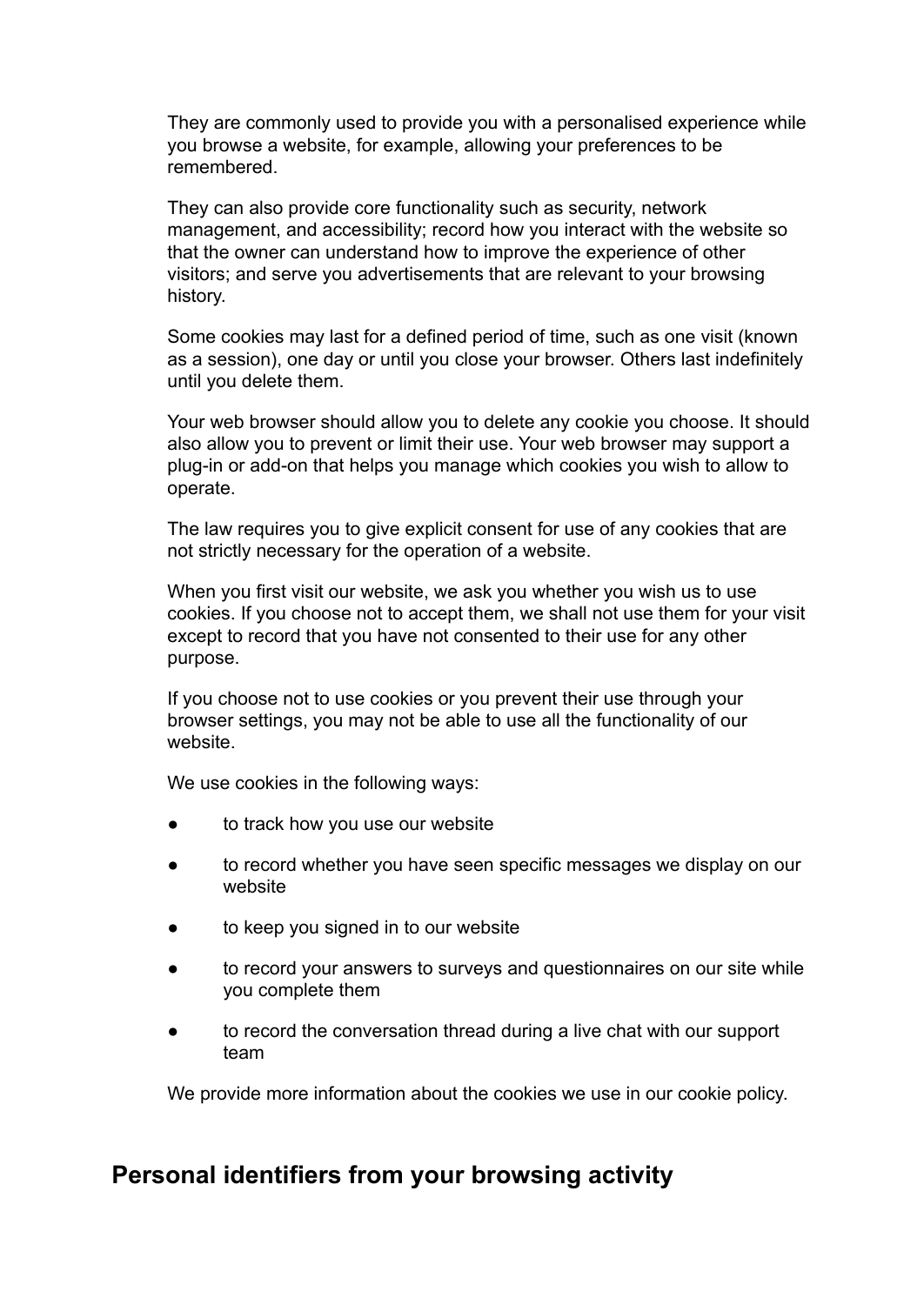Requests by your web browser to our servers for web pages and other content on our website are recorded.

We record information such as your geographical location, your Internet service provider and your IP address. We also record information about the software you are using to browse our website, such as the type of computer or device and the screen resolution.

We use this information in aggregate to assess the popularity of the webpages on our website and how we perform in providing content to you.

If combined with other information we know about you from previous visits, the data possibly could be used to identify you personally, even if you are not signed in to our website.

#### **Re-marketing**

Re-marketing involves placing a 'tracking technology' such as a cookie, a 'web beacon' (also known as an 'action tag' or a 'single-pixel GIF') to track which pages you visit and to serve you relevant adverts for our services when you visit some other website.

The benefit of re-marketing technology is that we can provide you with more useful and relevant adverts, and not show you ones repeatedly that you may have already seen.

We may use a third-party advertising service to provide us with re-marketing services from time to time. If you have consented to our use of such tracking technologies, you may see advertisements for our products and services on other websites.

We do not provide your personal data to advertisers or to third-party re-marketing service providers. However, if you are already a member of a website whose affiliated business provides such services, that affiliated business may learn of your preferences in relation to your use of our website.

#### **Other matters**

#### **Your rights**

The law requires us to tell you about your rights and our obligations to you in regard to the processing and control of your personal data.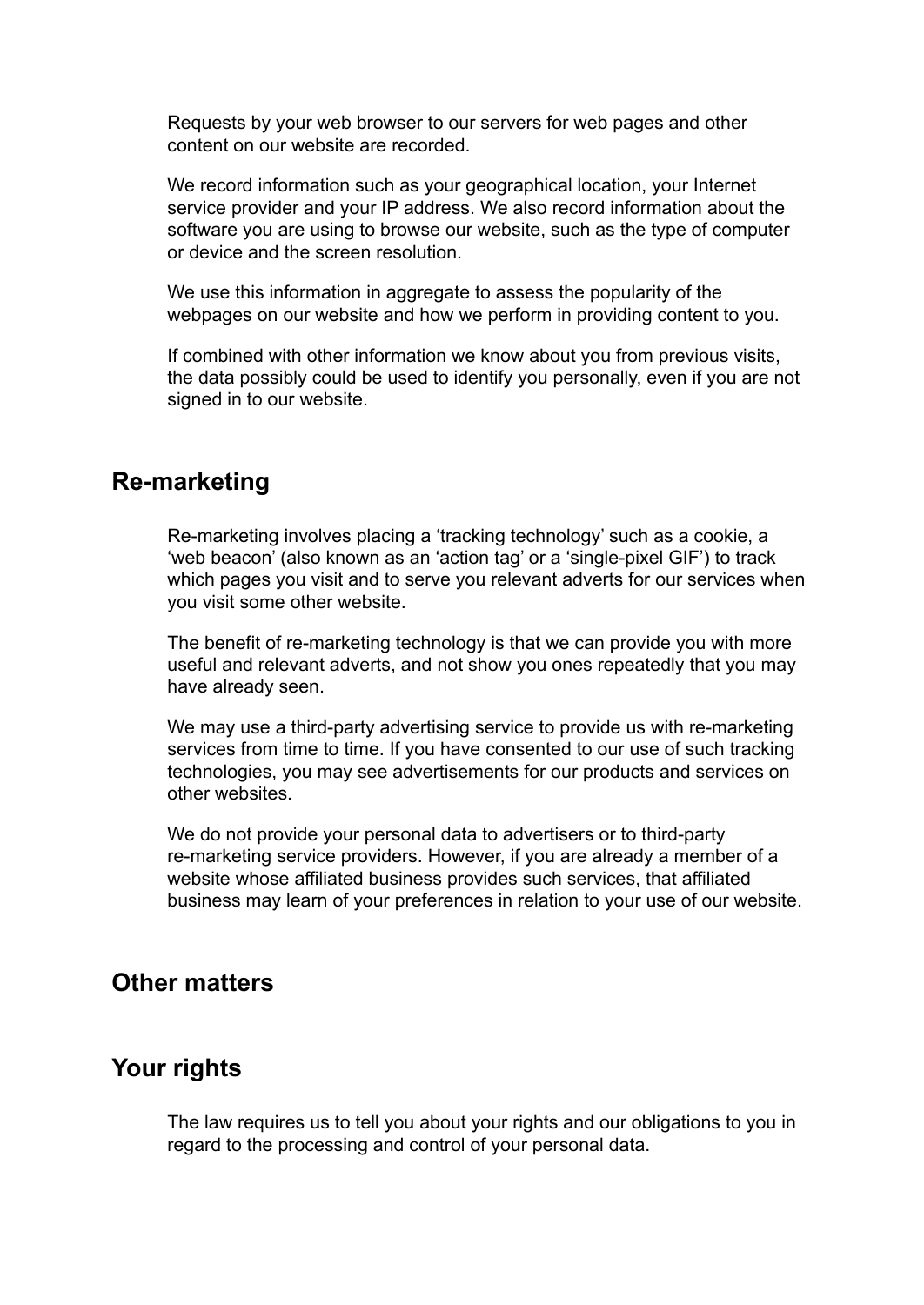We do this now, by requesting that you read the information provided at <http://www.knowyourprivacyrights.org>

### **Use of our services by children**

We do not sell products or provide services for purchase by children, nor do we market to children.

Certain areas of our website are designed for use by children over [15] years of age. These areas include [description or name or areas designed for children.

If you are under 18, you may use our website only with consent from a parent or guardian.

We collect data about all users of and visitors to these areas regardless of age, and we anticipate that some of those users and visitors will be children.

## **Encryption of data sent between us**

We use Secure Sockets Layer (SSL) certificates to verify our identity to your browser and to encrypt any data you give us.

Whenever information is transferred between us, you can check that it is done so using SSL by looking for a closed padlock symbol or other trust mark in your browser's URL bar or toolbar.

# **Delivery of services using third party communication software**

With your consent, we may communicate using software provided by a third party such as Facebook (WhatsApp), Apple (Facetime), Microsoft (Skype) or Zoom Video Communications (Zoom).

Such methods of communication should secure your personal data using encryption and other technologies. The providers of such software should comply with all applicable privacy laws, rules, and regulations, including the GDPR.

If you have any concerns about using a particular software for communication, please tell us.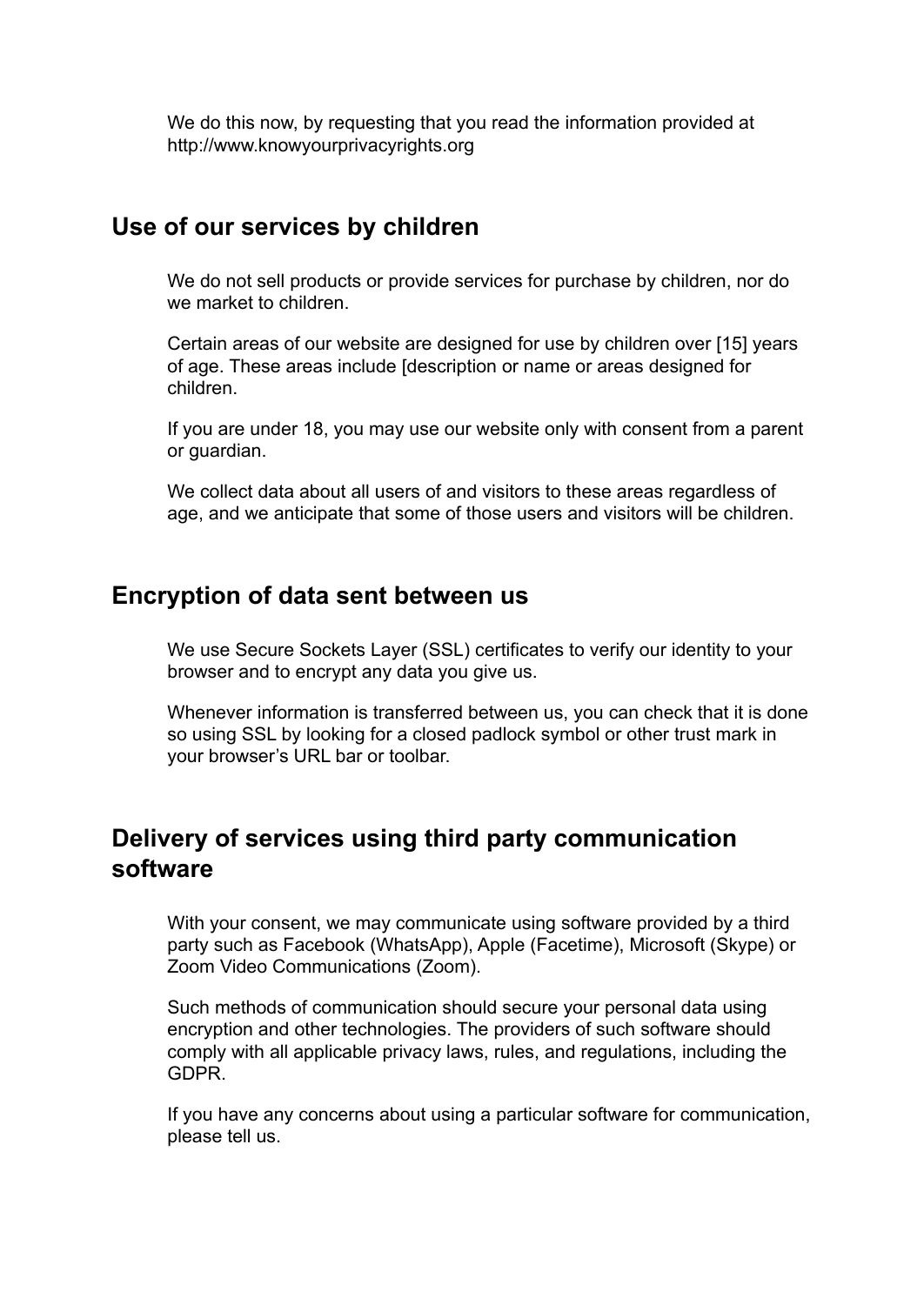## **Control over your own information**

It is important that the personal data we hold about you is accurate and up to date. Please inform us if your personal data changes.

At any time, you may contact us to request that we provide you with the personal data we hold about you.

At any time you may review or update personally identifiable information that we hold about you, by signing in to your account on our website.

To obtain a copy of any information that is not provided on our website you should contact us to make that request.

When we receive any request to access, edit or delete personal data we first take reasonable steps to verify your identity before granting you access or otherwise taking any action. This is important to safeguard your information.

Please be aware that we are not obliged by law to provide you with all personal data we hold about you, and that if we do provide you with information, the law allows us to charge for such provision if doing so incurs costs for us. After receiving your request, we will tell you when we expect to provide you with the information, and whether we require any fee for providing it to you.

If you wish us to remove personally identifiable information from our website, you should contact us to make your request.

This may limit the service we can provide to you.

We remind you that we are not obliged by law to delete your personal data or to stop processing it simply because you do not consent to us doing so. While having your consent is an important consideration as to whether to process it, if there is another legitimate basis on which we may process it, we may do so on that basis.

## **1. Communicating with us**

When you contact us, whether by telephone, through our website or by email, we collect the data you have given to us in order to reply with the information you need.

We record your request and our reply in order to increase the efficiency of our business / organisation.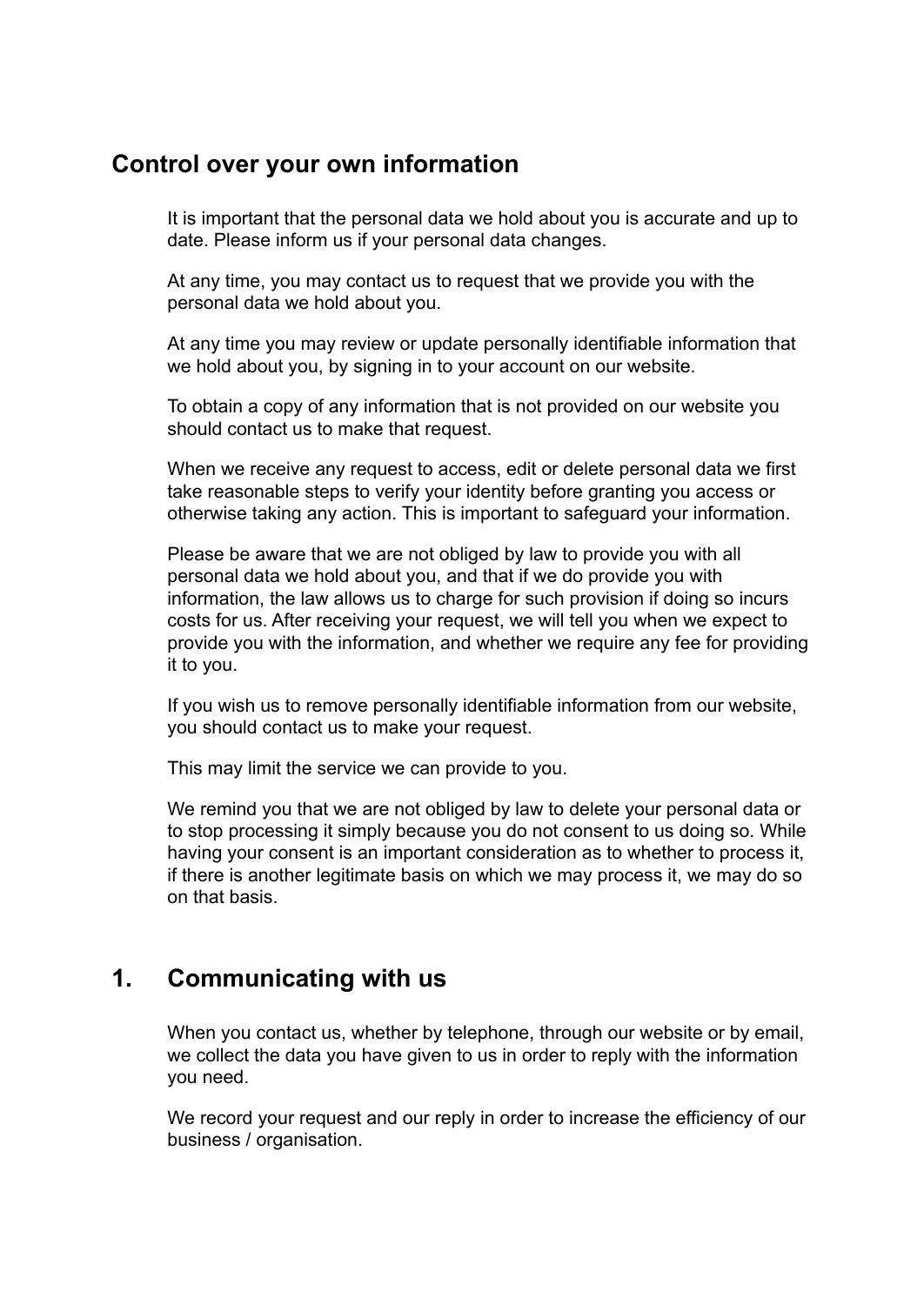We may keep personally identifiable information associated with your message, such as your name and email address so as to be able to track our communications with you to provide a high quality service.

# **2. Complaining**

If you are not happy with our privacy policy, or if you have any complaint, then you should tell us.

When we receive a complaint, we record the information you have given to us on the basis of consent. We use that information to resolve your complaint.

We aim to investigate all complaints relating to user generated content. However, we may not be able to do so as soon as a complaint is made. If we feel that it is justified or if we believe that the law requires us to do so, we shall remove the content while do so.

Making a complaint may not result in the removal of the content. Ultimately, we have to make a judgment as to whose right will be obstructed: yours, or that of the person who posted the content that offends you.

If we think your complaint is vexatious or without any basis, we shall not correspond with you about it.

If your complaint reasonably requires us to notify some other person, we may decide to give to that other person some of the information contained in your complaint. We do this as infrequently as possible, but it is a matter for our sole discretion whether we do give information, and if we do, what that information is.

We may also compile statistics showing information obtained from this source to assess the level of service we provide, but not in a way that could identify you or any other person.

If a dispute is not settled then we hope you will agree to attempt to resolve it by engaging in good faith with us in a process of mediation or arbitration.

If you are in any way dissatisfied about how we process your personal data, you have a right to lodge a complaint with the Information Commissioner's Office (ICO). This can be done at <https://ico.org.uk/make-a-complaint/>. We would, however, appreciate the opportunity to talk to you about your concern before you approach the ICO.

## **3. Retention period**